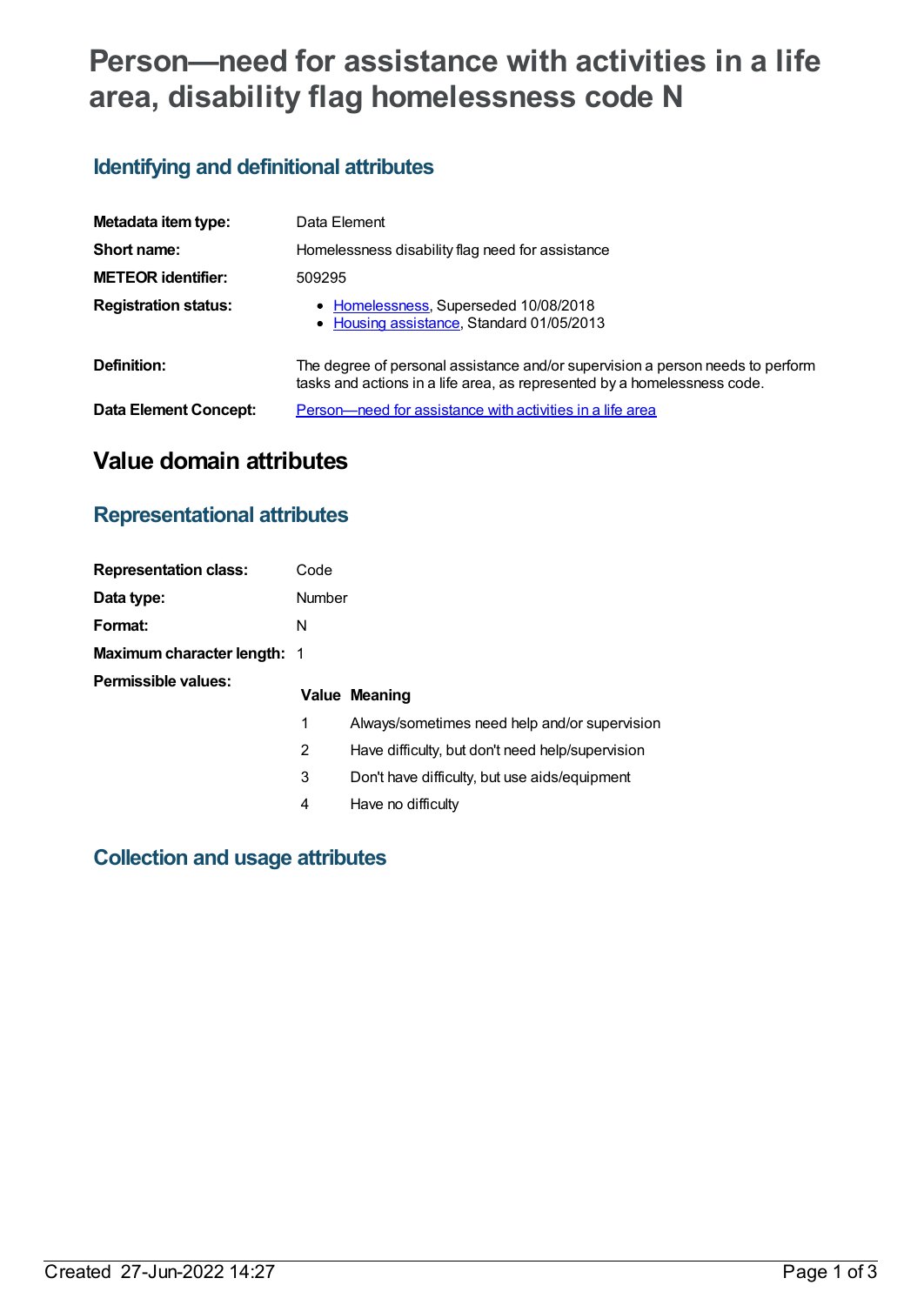**Guide for use:** Where a life area includes a range of examples, (for example, domestic life includes cooking, cleaning and shopping), if a person requires assistance in more than one of these areas, record the highest level of assistance needed.

> Where need for assistance varies markedly over time (for example, episodic psychiatric conditions), record the average level of assistance needed.

Animals used for personal mobility (for example, guide dogs and companion animals) are considered to be aids and/or equipment. Also included in this category are prosthetic and orthotic devices, wheelchairs, transfer devices, etc.

Activity is limited when an individual, in the context of a health condition, either has need for assistance in performing an activity in an expected manner, or cannot perform the activity at all.

CODE 1 Always/sometimes need help and/or supervision

This code is used when the person always needs or sometimes needs help or supervision in this life area.

CODE 2 Have difficulty, but don't need help/supervision

This code is used when the person has difficulty but does not need help or supervision in this life area.

CODE 3 Don't have difficulty, but use aids/equipment

This code is used when the person does not have difficulty in this life area, but uses aids and/or equipment.

CODE 4 Have no difficulty

This code is used when the person has no difficulty in this life area and does not need help or supervision and does not use aids or equipment.

#### **Source and reference attributes**

**Submitting organisation:** Australian Institute of Health and Welfare

## **Data element attributes**

#### **Collection and usage attributes**

| Guide for use:             | In the context of health, an activity is the execution of a task or action by an<br>individual. An activity limitation is a difficulty an individual may have in executing an<br>activity. Activity limitation varies with the environment, and is assessed in relation to<br>a particular environment; the absence or presence of assistance, including aids<br>and equipment, is an aspect of the environment. |
|----------------------------|------------------------------------------------------------------------------------------------------------------------------------------------------------------------------------------------------------------------------------------------------------------------------------------------------------------------------------------------------------------------------------------------------------------|
|                            | The level of difficulty includes the amount of assistance a person may currently<br>receive (such as from a carer, relative etc.) to perform tasks in each life area, not<br>just unmet needs.                                                                                                                                                                                                                   |
| <b>Collection methods:</b> | It is expected that this data element will be used to collect information from the<br>individual being assessed, or a proxy/carer or service worker answering on their<br>behalf. The responses are phrased in response to the question 'For each of the<br>following activities, do you need help/supervision, have difficulty, or use<br>aids/equipment? (choose one answer for each row)'.                    |

#### **Source and reference attributes**

**Submitting organisation:** Australian Institute of Health and Welfare

#### **Relational attributes**